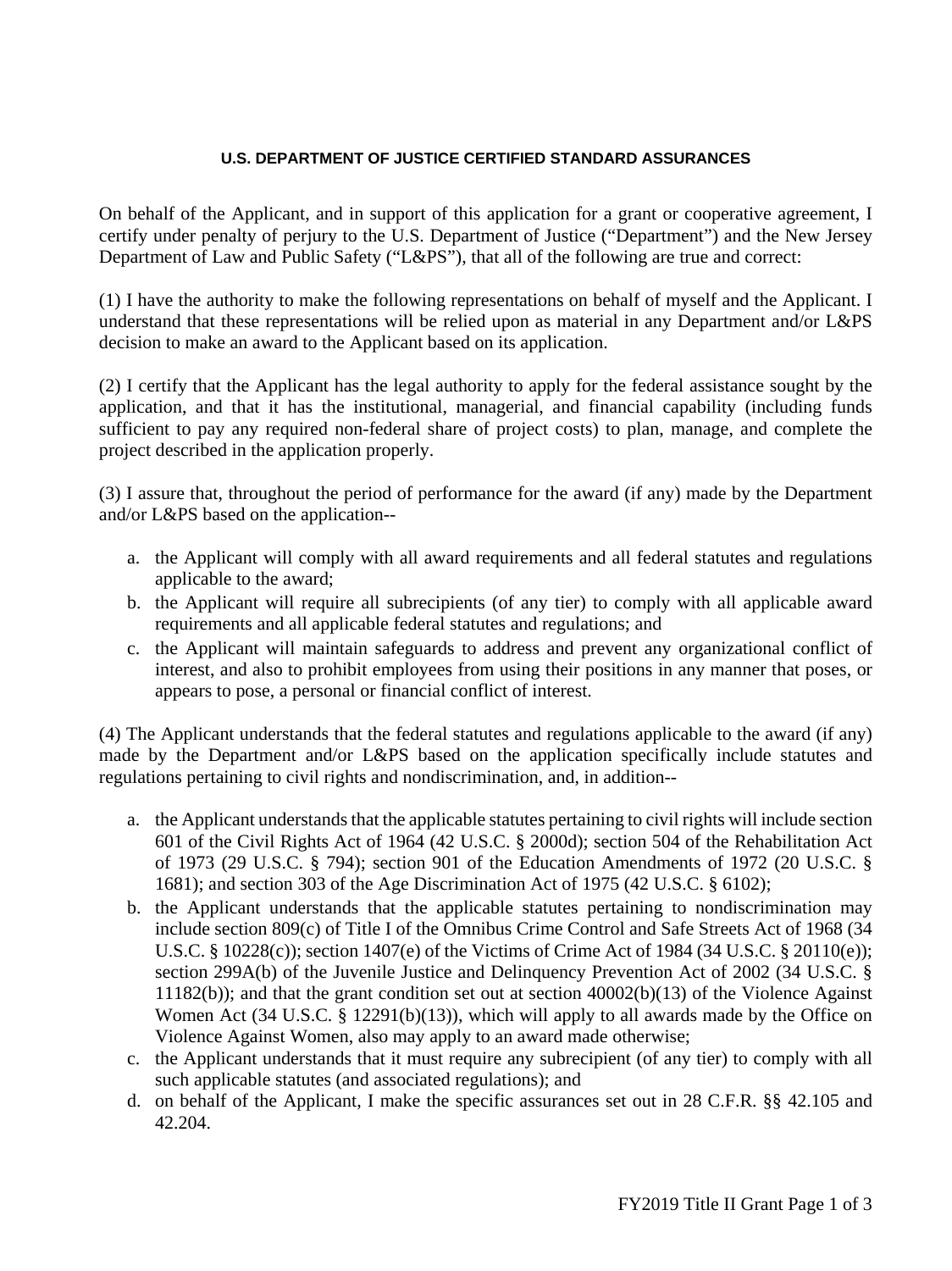(5) The Applicant also understands that (in addition to any applicable program-specific regulations and to applicable federal regulations that pertain to civil rights and nondiscrimination) the federal regulations applicable to the award (if any) made by the Department and/or L&PS based on the application may include, but are not limited to, 2 C.F.R. Part 2800 (the DOJ "Part 200 Uniform Requirements") and 28 C.F.R. Parts 22 (confidentiality - research and statistical information), 23 (criminal intelligence systems), 38 (regarding faith-based or religious organizations participating in federal financial assistance programs), and 46 (human subjects protection).

(6) I assure that the Applicant will assist the Department and L&PS as necessary (and will require subrecipients and contractors to assist as necessary) with the Department's and L&PS's compliance with section 106 of the National Historic Preservation Act of 1966 (54 U.S.C. § 306108), the Archeological and Historical Preservation Act of 1974 (54 U.S.C. §§ 312501-312508), and the National Environmental Policy Act of 1969 (42 U.S.C. §§ 4321-4335), and 28 C.F.R. Parts 61 (NEPA) and 63 (floodplains and wetlands).

(7) I assure that the Applicant will give the Department, the Government Accountability Office, and L&PS, through any authorized representative, access to, and opportunity to examine, all paper or electronic records related to the award (if any) made by the Department and/or L&PS based on the application.

(8) I assure that, if the Applicant is a governmental entity, with respect to the award (if any) made by the Department and/or L&PS based on the application—

- a. it will comply with the requirements of the Uniform Relocation Assistance and Real Property Acquisitions Act of 1970 (42 U.S.C. §§ 4601-4655), which govern the treatment of persons displaced as a result of federal and federally-assisted programs; and
- b. it will comply with requirements of 5 U.S.C. §§ 1501-1508 and 7324-7328, which limit certain political activities of State or local government employees whose principal employment is in connection with an activity financed in whole or in part by federal assistance.

(9) If the Applicant applies for and receives an award from the Office of Community Oriented Policing Services (COPS Office), I assure that as required by 34 U.S.C. § 10382(c)(11), it will, to the extent practicable and consistent with applicable law—including, but not limited to, the Indian Self-Determination and Education Assistance Act—seek, recruit, and hire qualified members of racial and ethnic minority groups and qualified women in order to further effective law enforcement by increasing their ranks within the sworn positions, as provided under 34 U.S.C. § 10382(c)(11).